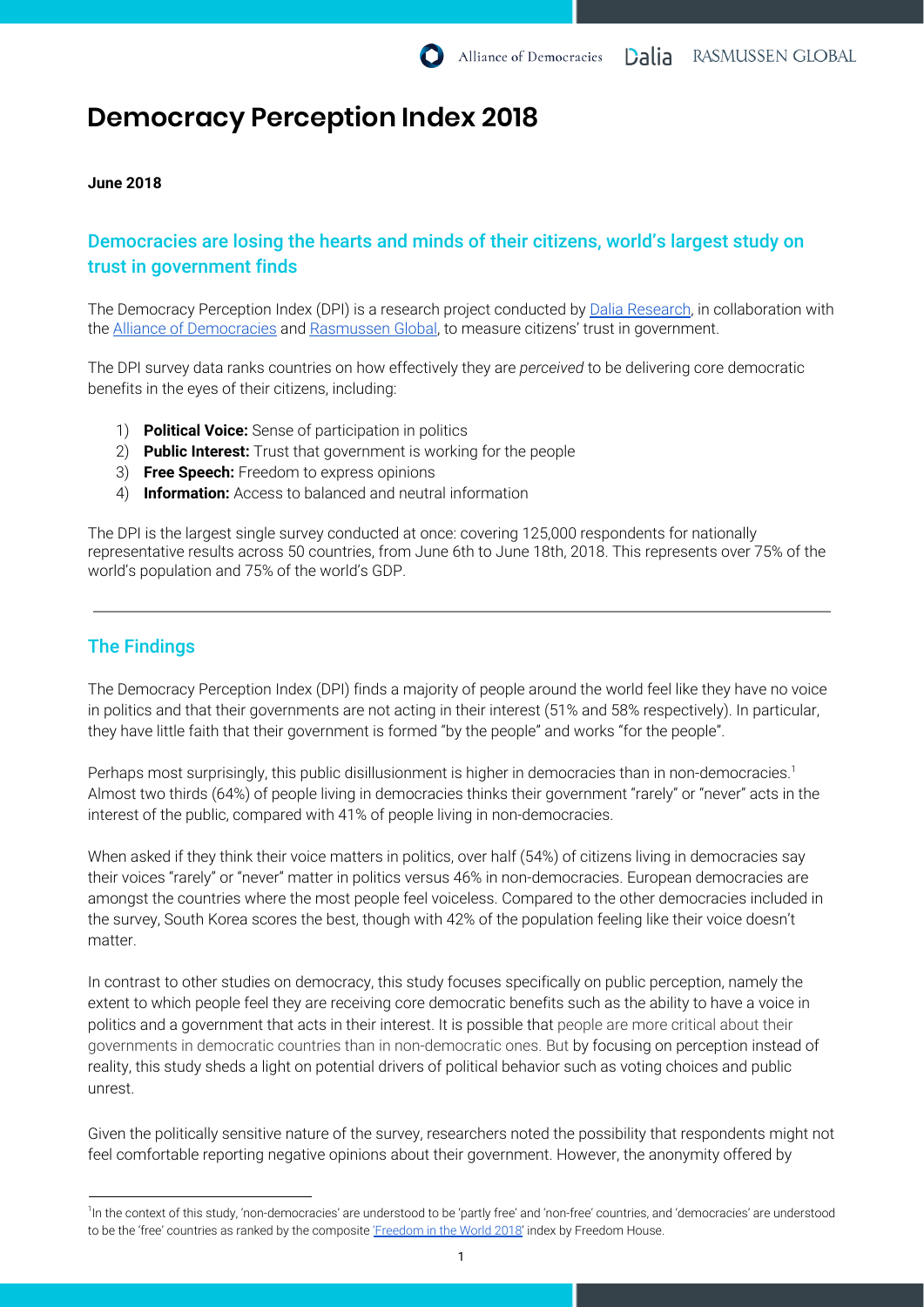Dalia's online surveys as opposed to interviews conducted face-to-face or by phone might encourage respondents to answer more truthfully (see methodology section p.8).

Nico Jaspers, CEO and Co-founder of Dalia Research, said: *"Political systems around the world are currently* changing with a speed that we haven't seen in almost 30 years. The key to understanding why this is happening and what to expect next is to tap into global public opinion. Right now the biggest risk for democracies is that the *public no longer sees them as democratic."*

Nina Schick, Director of Data and Polling at Rasmussen Global, said: *"This groundbreaking global public opinion* survey sheds light on the huge challenge faced by democracies around the world today. Democratic systems of governance are under severe threat, not only from foreign interference and the rise of autocratic regimes, but also from the huge crisis of confidence amongst the electorate. Democracies cannot afford to be complacent if they are to survive and prosper, and we are gathering at the Copenhagen Democracy Summit to begin to address *these challenges."*

The study is being formally released to mark the inaugural [Copenhagen](http://www.allianceofdemocracies.org/initiatives/the-copenhagen-democracy-summit/the-summit/) Democracy Summit on June 22nd 2018, at which global leaders are gathering to discuss the challenges facing democracy.

# The Questionnaire & Overall Results

| <b>Segment</b>               | <b>Political Voice</b>                                                      | <b>Public Interest</b>                                                | <b>Balance of</b><br><b>Information</b>                                                             | <b>Freedom of</b><br><b>Discussion</b>                                                                                           |
|------------------------------|-----------------------------------------------------------------------------|-----------------------------------------------------------------------|-----------------------------------------------------------------------------------------------------|----------------------------------------------------------------------------------------------------------------------------------|
| <b>Ouestion</b>              | Do you feel that the<br>voice of people like<br>you matters in<br>politics? | Do you feel that<br>your government is<br>acting in your<br>interest? | Do you feel like the<br>news you read or<br>watch gives you<br>balanced and<br>neutral information? | Do you feel free to<br>share your opinion<br>on political issues in<br>public even if most<br>other people<br>disagree with you? |
| <b>Answer Options</b>        | Always / Mostly / Sometimes / Rarely / Never                                |                                                                       |                                                                                                     |                                                                                                                                  |
|                              |                                                                             |                                                                       |                                                                                                     |                                                                                                                                  |
| % of respondents who select: | "Never" or "rarely"                                                         |                                                                       |                                                                                                     |                                                                                                                                  |
| All Countries <sup>2</sup>   | 51%                                                                         | 58%                                                                   | 56%                                                                                                 | 46%                                                                                                                              |
| "Free" Countries             | 54%                                                                         | 64%                                                                   | 57%                                                                                                 | 43%                                                                                                                              |
| "Partly Free "Countries      | 48%                                                                         | 57%                                                                   | 55%                                                                                                 | 51%                                                                                                                              |
| "Not Free" Countries         | 46%                                                                         | 41%                                                                   | 54%                                                                                                 | 47%                                                                                                                              |

*Table 1: Democracy Perception Index - Global Public Perceptions (%) on Political Voice and Public Interest*

# Main Findings

**1. The global public does not think their governments are delivering core democratic benefits:** More than half of global population (51%) covered in the study thinks that their voice "rarely" or "never"

 $2$  Countries categorised as 'Free,' 'Partly Free' and 'Not Free' as per the ['Freedom](https://freedomhouse.org/report/freedom-world/freedom-world-2018) in the World 2018' index by Freedom House, which is a composite of political and civil rights.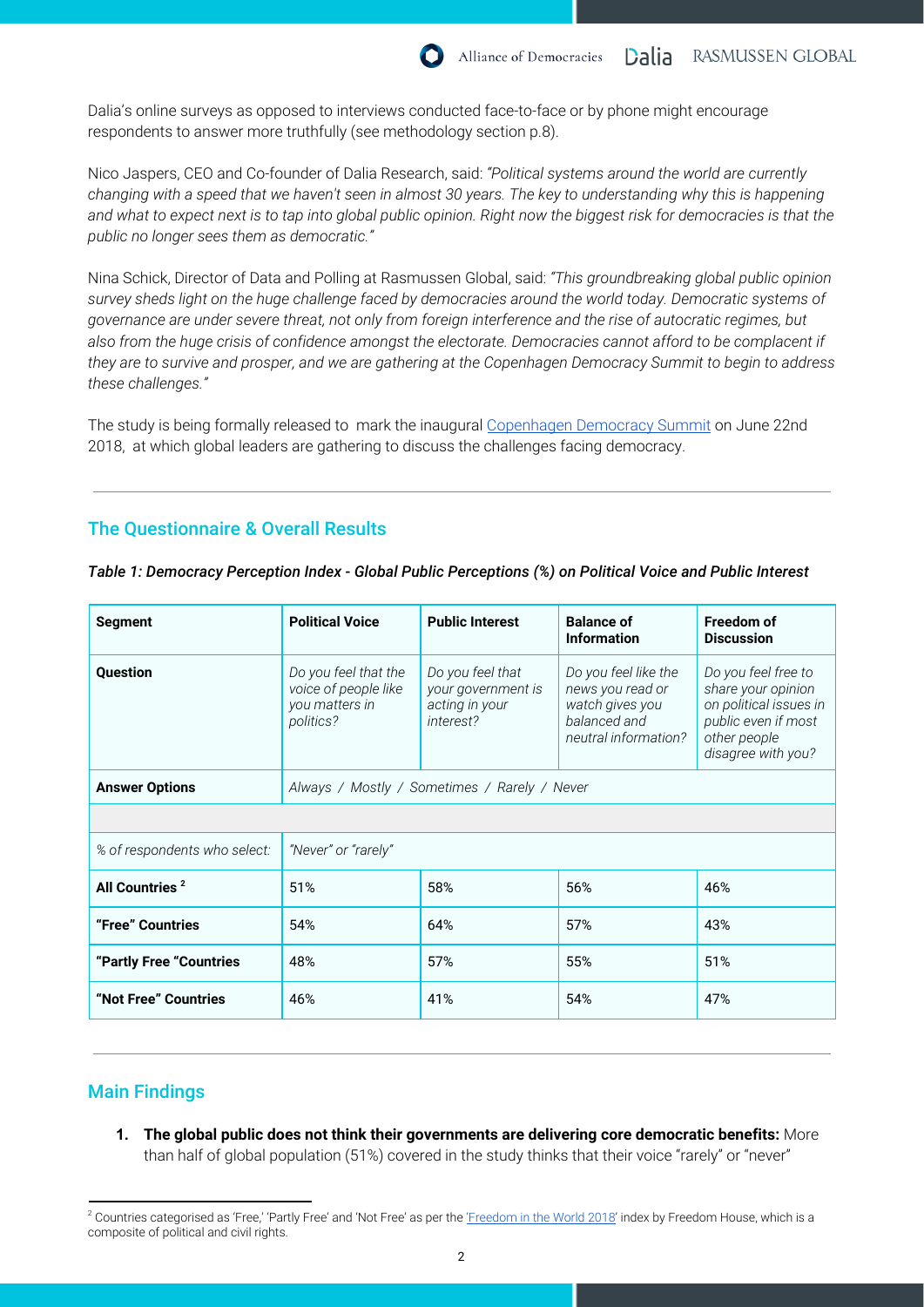matters in politics, and as much as 58% believes that their government doesn't act in their interest. *(See Table 1).*

- *2.* **Citizens in democracies don't feel their voice matters:** Over half (54%) of citizens living in democracies think their voices "rarely" or "never" matter in politics versus 46% in non-democracies. Of the ten countries that perform the worst on 'political voice', nine are democracies. *(See Graph 1).*
- **3. Public disillusionment is greater in democracies than in non-democracies:** In democracies, a majority of the population (64%) believes that their government "rarely" or "never" acts in the interest of the public. In non-democracies, people are less pessimistic, with only 41% saying the same. *(See Table 1).*
- *4.* **Citizens across the world don't trust the news they read**: Across the 50 countries surveyed, more than half of respondents (56%) say that the news they read "rarely" or "never" gives them a balanced or neutral view of the world. *(See Graph 3).*
- *5.* **Citizens don't feel free to share political opinions in public.** Almost half (46%) of citizens in all countries said they feel "rarely" or "never" free to share their opinion on political issues. Trust in free speech is higher in democratic states (43%) than in non-democratic states (47%). *(See Graph 4).*

# Mapping Global Results

*Graph 1: Where People Feel Their Governments Aren't Acting in Their Interest (%) of respondents who say they "never" or "rarely" feel their government acts in their interest*



40% 45% 50% 55% 60% 65% 70% 75% 80%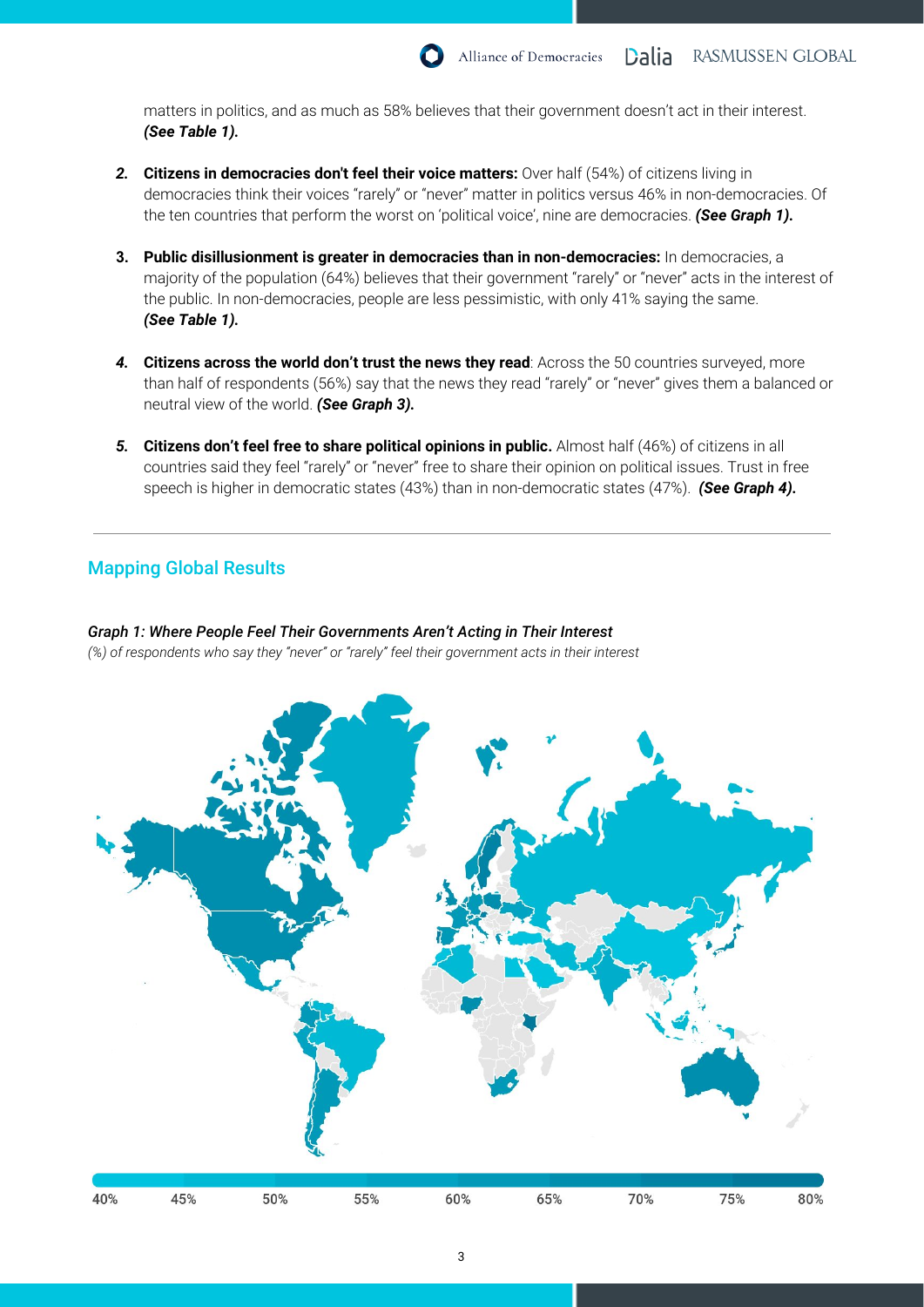# Do you feel that the voice of people like you

#### matters in politics?

% who responded "Never" or "Rarely"

| 74% | Japan                 |
|-----|-----------------------|
| 63% | Poland                |
| 62% | France                |
| 62% | Austria               |
| 62% | Portugal              |
| 61% | Norway                |
| 60% | Germany               |
| 60% | Netherlands           |
| 60% | Belgium               |
| 57% | Singapore             |
| 57% | Italy                 |
| 56% | Hong Kong             |
| 56% | Taiwan                |
| 55% | Sweden                |
| 54% | Switzerland           |
| 53% | Colombia              |
| 53% | Australia             |
| 53% | Spain                 |
| 53% | Turkey                |
| 53% | Argentina             |
| 52% | Vietnam               |
| 51% | Indonesia             |
| 51% | South Africa          |
| 51% | Denmark               |
| 51% | Malaysia              |
| 50% | Ireland               |
| 50% | <b>United Kingdom</b> |
| 50% | Chile                 |
| 50% | Ukraine               |
| 50% | Canada                |
| 50% | Brazil                |
| 49% | <b>United States</b>  |
| 48% | Algeria               |
| 47% | Venezuela             |
| 46% | Nigeria               |
| 46% | Iran                  |
| 45% | Israel                |
| 45% | Greece                |
| 45% | Pakistan              |
| 44% | Morocco               |
| 44% | India                 |
| 44% | Kenya                 |
| 44% | Russia                |
| 43% | China                 |
| 43% | Saudi Arabia          |
| 43% | Peru                  |
| 42% | South Korea           |
| 42% | Egypt                 |
| 42% | Mexico                |
| 41% | Philippines           |

#### Freedom House Ranking

Not Free **Partly Free** 

Based on a census-representative survey of ~125k people in 50 countries completed in June 2018 by Dalia Research.

source: Dalia Research 2018 (CC) (+) (D)

 $Free$ 

# Perception of Political Voice

The public does not think their governments are delivering core democratic benefits: More than half of the world (51%) thinks that their voice "rarely" or "never" matters in politics.

#### **Democracies vs. Non-democracies**

Overall, people in democracies are more likely to feel like their voice doesn't matter in politics. Out of the top 10 countries where people feel the most dissatisfied, 9 are democracies.

In non-democratic countries, fewer people feel voiceless. Out of the bottom-10 countries where people are least likely to say that their voice doesn't matter, 7 are non-democracies.

#### **Country Highlights**

Besides Japan, where as much as three quarters of the public (74%) feels like their voice doesn't matter, the countries with the highest levels of dissatisfaction are mostly European democracies. In comparison to these European democracies, the United States, Canada, and the United Kingdom show lower levels of public disillusionment, albeit with nearly half of their own populations feeling voiceless.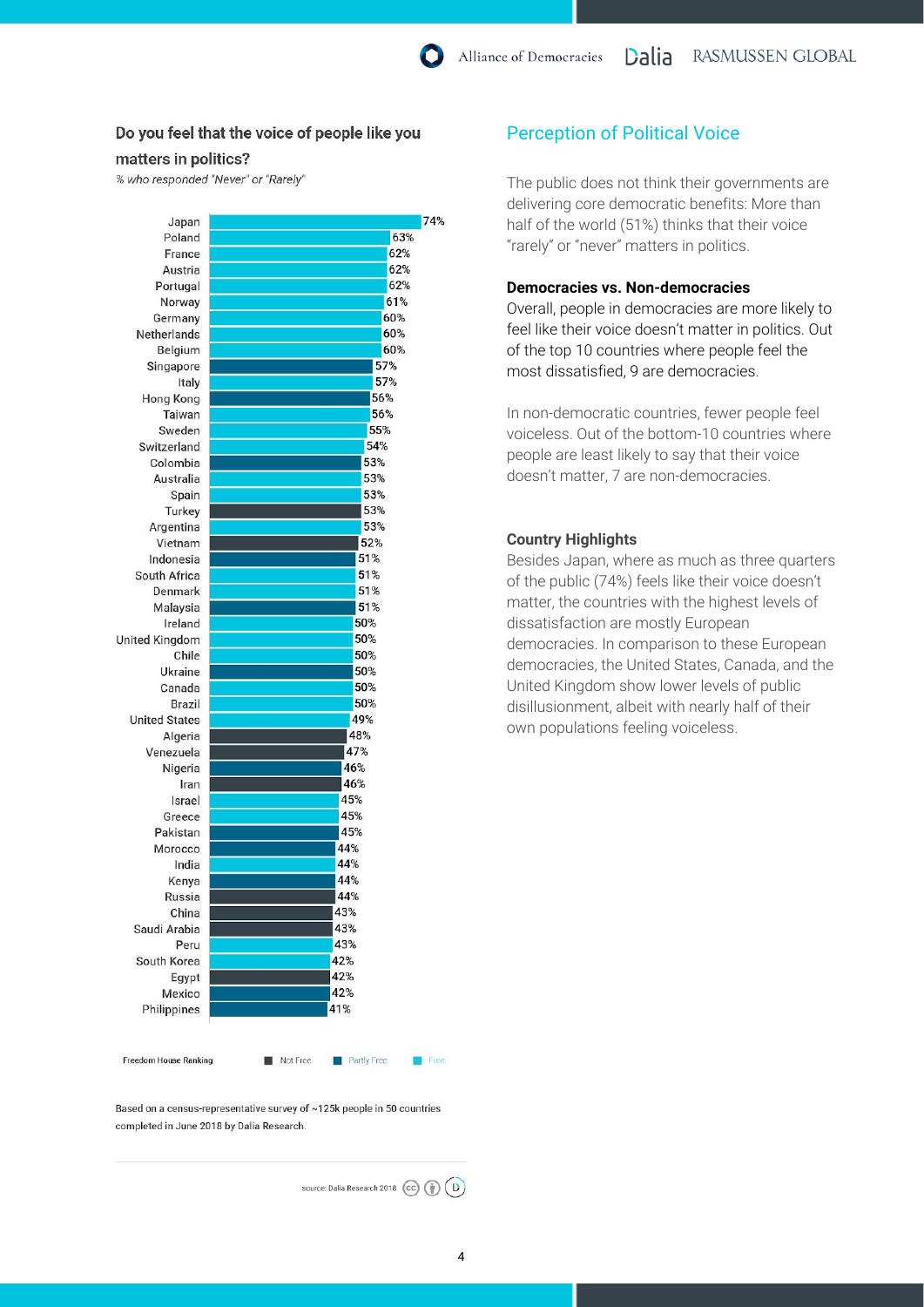# Do you feel that your government is acting in your interest?

% who responded "Never" or "Rarely"

| Kenya                        | 80%                           |
|------------------------------|-------------------------------|
| Austria                      | 73%                           |
| Portugal                     | 71%                           |
| Sweden                       | 70%                           |
| Denmark                      | 69%                           |
| Poland                       | 68%                           |
| Nigeria                      | 68%                           |
| Ireland                      | 67%                           |
| Japan                        | 67%                           |
| Australia                    | 67%                           |
| Belgium                      | 67%                           |
| Canada                       | 67%                           |
| <b>United States</b>         | 66%                           |
| South Korea                  | 66%                           |
| <b>United Kingdom</b>        | 65%                           |
| France                       | 64%                           |
| Chile                        | 64%                           |
| Germany                      | 64%                           |
| South Africa                 | 64%                           |
| Singapore                    | 64%                           |
| Argentina                    | 64%                           |
| Netherlands                  | 63%                           |
| Colombia                     | 63%                           |
| Spain                        | 63%                           |
| Italy                        | 63%                           |
| Switzerland                  | 61%                           |
| Greece                       | 60%                           |
| Norway                       | 60%                           |
| Hong Kong                    | 59%                           |
| Ukraine                      | 59%                           |
| Peru                         | 59%                           |
| Israel                       | 57%                           |
| Taiwan                       | 57%                           |
| Mexico                       | 56%                           |
| Philippines                  | 55%                           |
| India                        | 52%                           |
| Venezuela                    | 49%                           |
| Vietnam                      | 49%                           |
| Pakistan                     | 49%                           |
| Brazil                       | 47%                           |
| Indonesia                    | 47%                           |
| <b>Russia</b>                | 46%                           |
| Iran                         | 46%                           |
| Algeria                      | 45%                           |
| Malaysia                     | 43%                           |
| Morocco                      | 42%                           |
| China                        | 40%                           |
| Turkey                       | 39%                           |
|                              | 38%                           |
| Egypt                        | 15%                           |
| Saudi Arabia                 |                               |
| <b>Freedom House Ranking</b> | Not Free <b>I</b> Partly Free |

Based on a census-representative survey of ~125k people in 50 countries completed in June 2018 by Dalia Research.

source: Dalia Research 2018 (CC) (D)

# Perception of Government Public Interest

Overall, more than half of global population (58%) covered in the study thinks that their government "rarely" or "never" acts in their interest.

#### **Democracies vs. Non-democracies**

In the democracies surveyed, a majority of the population (64%) believes that their government "rarely" or "never" acts in the interest of the public.

Of the ten countries where the public most overwhelmingly says the government "rarely" or "never" acts in their interests, eight are democracies. This view is shared by almost two thirds (67%) of the electorates in Australia, Belgium, Japan and Ireland. In Poland it is even higher at 68%, and the sentiment climbs in Denmark (69%), Sweden (70%), Portugal (71%) and Austria (73%).

On the other hand, people in non-democratic countries are less likely to say their government doesn't act in their interest: 41% in non-democracies compared to 64% in democracies. The country where dissatisfaction is the lowest is Saudi Arabia, where only 15% think the government "never" or "rarely" acts in their interest.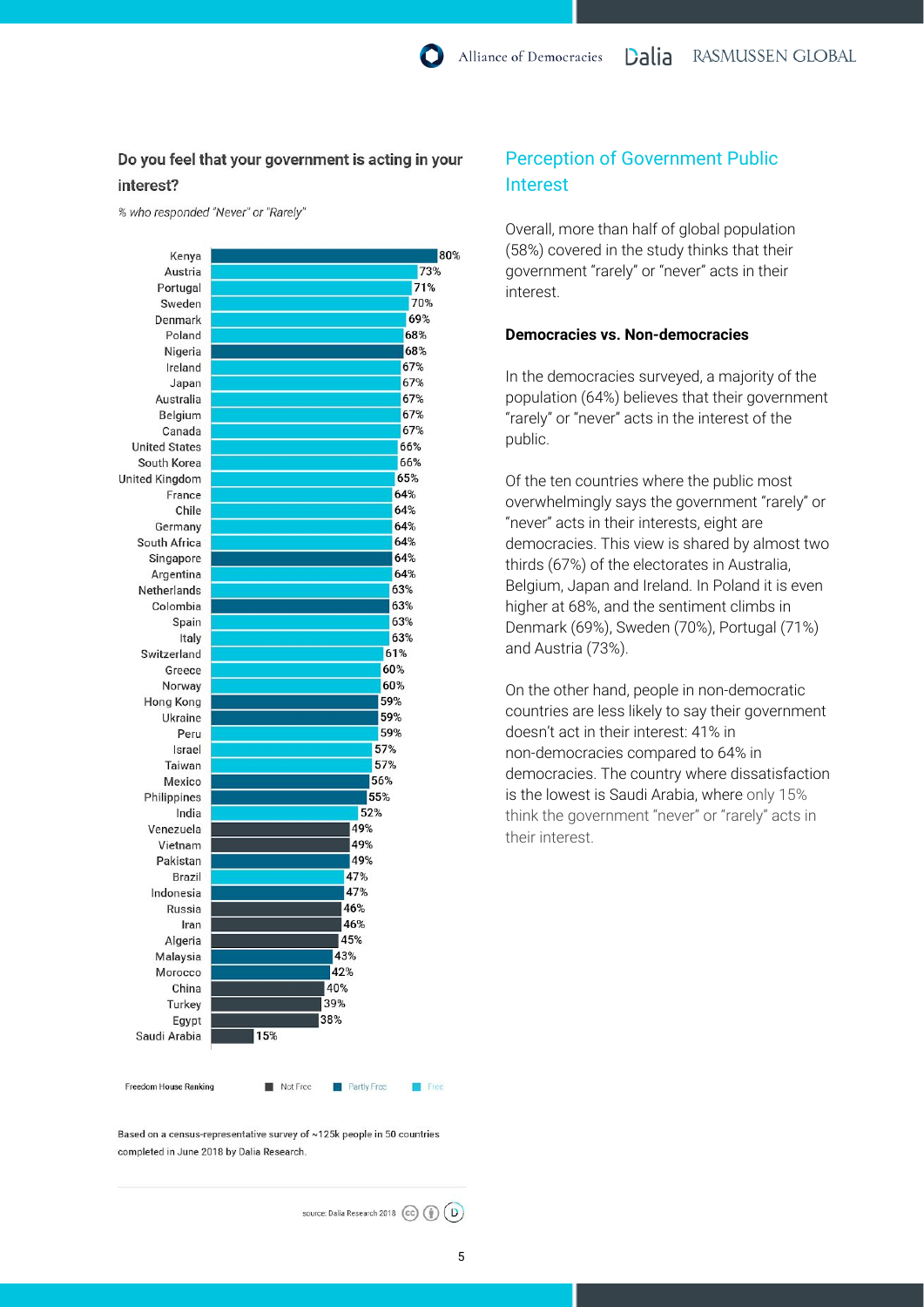# Do you feel free to share your opinion on political issues in public even if most other people disagree with you?

% who responded "Never" or "Rarely"

| Singapore                    | 66%                             |  |
|------------------------------|---------------------------------|--|
| Taiwan                       | 62%                             |  |
| Japan                        | 62%                             |  |
| Hong Kong                    | 62%                             |  |
| Indonesia                    | 61%                             |  |
| Malaysia                     | 61%                             |  |
| France                       | 57%                             |  |
| Iran                         | 55%                             |  |
| Vietnam                      | 53%                             |  |
| Philippines                  | 52%                             |  |
| Egypt                        | 51%                             |  |
| Morocco                      | 51%                             |  |
| China                        | 50%                             |  |
| Nigeria                      | 50%                             |  |
| Algeria                      | 50%                             |  |
| Kenya                        | 48%                             |  |
| Saudi Arabia                 | 48%                             |  |
| Australia                    | 47%                             |  |
| Austria                      | 46%                             |  |
| Canada                       | 46%                             |  |
| Sweden                       | 45%                             |  |
| India                        | 45%                             |  |
| Venezuela                    | 45%                             |  |
| Belgium                      | 45%                             |  |
| Germany                      | 45%                             |  |
| Ireland                      | 45%                             |  |
| Norway                       | 45%                             |  |
| South Korea                  | 44%                             |  |
| Israel                       | 44%                             |  |
| <b>Brazil</b>                | 44%                             |  |
| <b>Ukraine</b>               | 44%                             |  |
| South Africa                 | 43%                             |  |
| <b>United States</b>         | 43%                             |  |
| <b>United Kingdom</b>        | 43%                             |  |
| Colombia                     | 43%                             |  |
| Greece                       | 42%                             |  |
| Turkey                       | 40%                             |  |
| Chile                        | 40%                             |  |
| Switzerland                  | 40%                             |  |
| Mexico                       | 40%                             |  |
| Argentina                    | 39%                             |  |
| Pakistan                     | 39%                             |  |
| Peru                         | 39%                             |  |
| Netherlands                  | 38%                             |  |
| Spain                        | 38%                             |  |
| Portugal                     | 35%                             |  |
| Italy                        | 32%                             |  |
| Denmark                      | 32%                             |  |
| Poland                       | 30%                             |  |
| Russia                       | 26%                             |  |
|                              |                                 |  |
| <b>Freedom House Ranking</b> | Not Free<br>Partly Free<br>Free |  |

# Perception of Free Speech

Nearly half of the global population surveyed (46%) feels like they are not free to speak their mind in public about political issues.

#### **Democracies vs. Non-democracies**

For the most part, this lack of freedom is felt more in non-democratic societies than in democratic societies: out of the 15 countries where a majority (50% or more) of the population feels like they aren't able to speak their mind, only 3 are democracies.

### **Country Highlights**

The most surprising result is Russia, where the fewest share of people (26%) feel like they can't speak their mind freely. This directly contradicts such indicators as the Freedom House Ranking, where Russia scorest poorly for "Civil Liberties", including freedom of expression.

Based on a census-representative survey of ~125k people in 50 countries completed in June 2018 by Dalia Research.

source: Dalia Research 2018 (CC) ( ( C)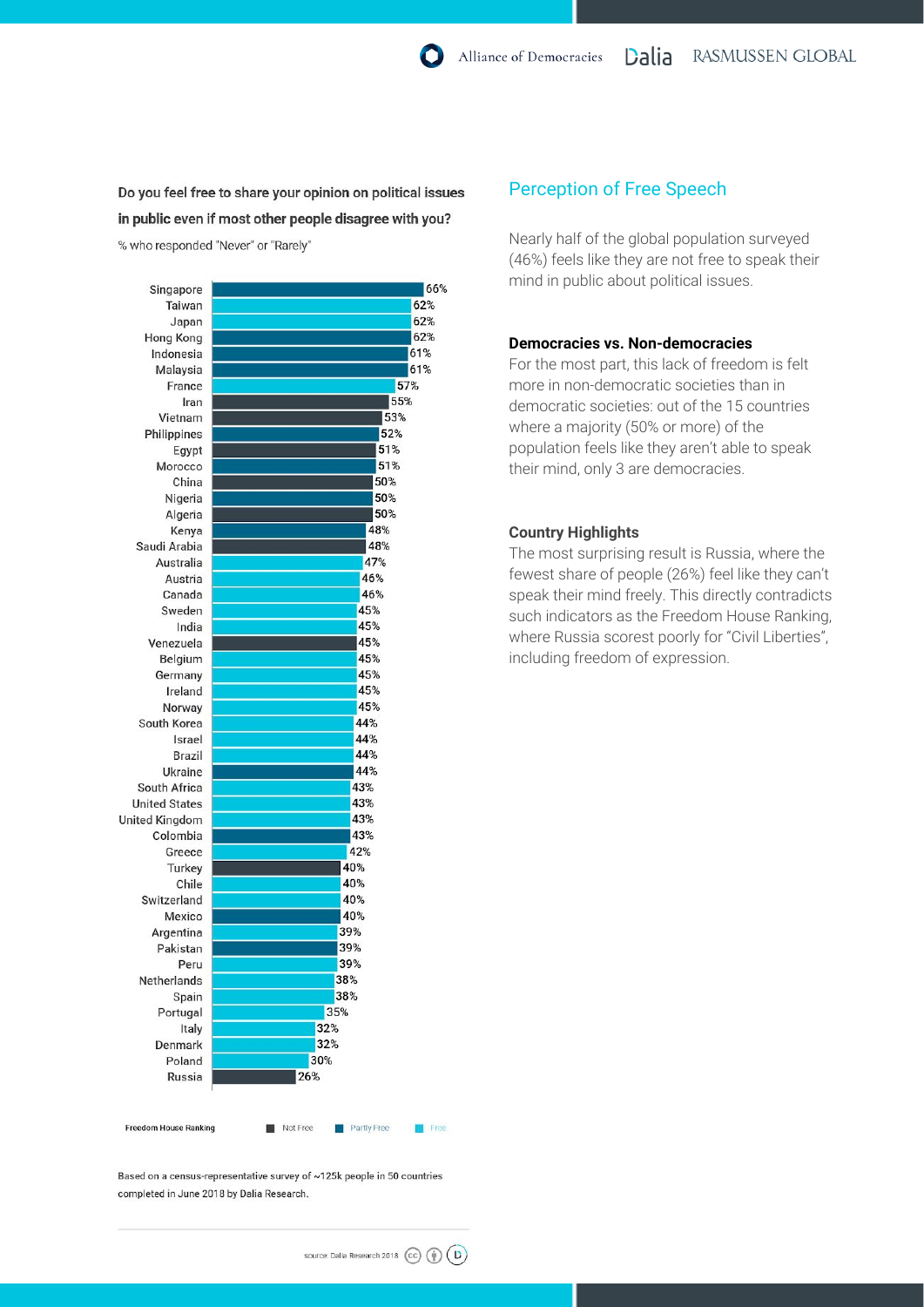# Do you feel like the news you read or watch gives you balanced and neutral information?

% who responded "Never" or "Rarely"



# Perception of Information

Across the 50 countries surveyed, more than half of respondents (56%) say that the news they read "rarely" or "never" gives them a balanced or neutral information.

#### **Democracies vs. Non-democracies**

Perception of information is varied between democracies and non-democracies, suggesting no clear relationship. Researchers noted that the perception of neutral information is highly subjective, and therefore the results should be interpreted as a reflection of public perception and dissatisfaction instead of an assessment of reality.

### **Country Highlights**

According to the World Press Freedom Index $3$ , China has one of the most controlled press, but our results show that only 39% of the public believes that they don't have access to balanced and neutral information, reflecting the lowest level of dissatisfaction out of all 50 countries surveyed.

On the other hand, Iran, which also has one of the most controlled media industries in the world according to the World Press Freedom Index, stands out in our results as the country where the most people (74%) feel like they do not consume balanced or neutral information.

Based on a census-representative survey of ~125k people in 50 countries completed in June 2018 by Dalia Research.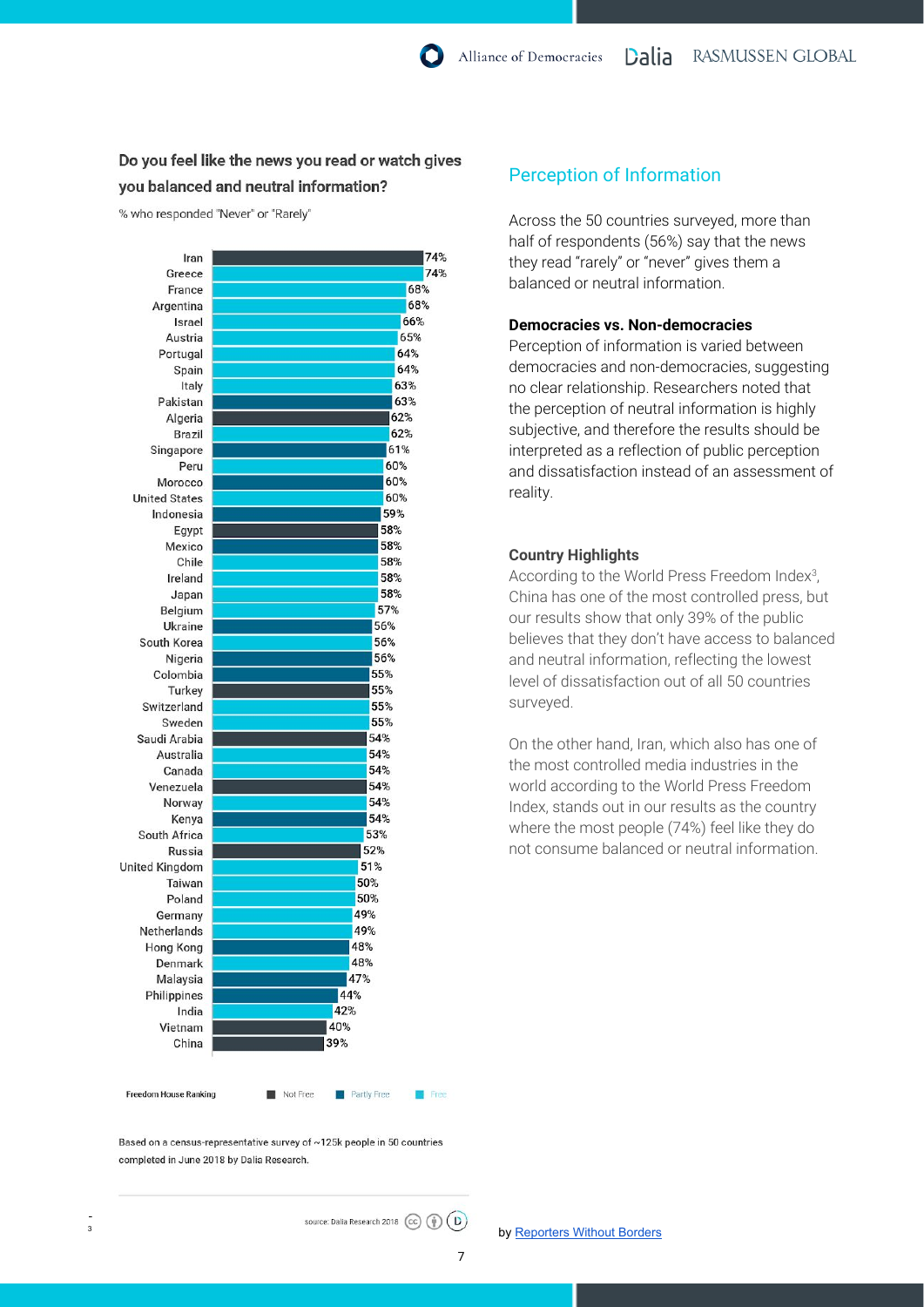# **Notes For Editors**

# Democracy Perception Index (DPI) Methodology

This report presents an overview of a study conducted by Rasmussen Global and Dalia Research between 2018-06-06 and 2018-06-18. The sample of n=125,000 online-connected respondents was drawn across 50 countries, with country sample sizes ranging from 1,000 to 6,000<sup>4</sup>. Nationally representative results were calculated based on the official distribution of age, gender and education for each country's population, sourced from most recent and available data from Barro Lee & UNStat, and census.gov. The average margin of error across all countries sampled is (+/-) 4.6%.

# Data Collection

Dalia's surveys are conducted online through internet-connected devices, such as smartphones, tablets and computers. Dalia follows an open recruitment approach that leverages the reach of over 40.000 third-party apps and mobile websites. To ensure coverage across different demographic groups and geographical regions, Dalia targets a highly diverse set of apps and websites – from news to shopping, to sports and games. As a result, Dalia generates up to 21 million answers every month from respondents living in as many as 100 different countries.

# Data Privacy and Anonymity

Once a user opts-in to complete a survey, Dalia informs the respondent about the nature of market research and explains that all answers - including the generic demographics that are part of the targeting and quality assurance process - are recorded anonymously. To ensure respondent privacy and a high quality of response data, Dalia does not collect any personally identifiable information (PII) on users. In contrast to surveys conducted face-to-face or by telephone, the anonymity offered with Dalia's methodology may help reduce response bias, interviewer bias and respondent self-censorship.

# Data and Graphs

The graphs in this report are available for download [here.](https://drive.google.com/drive/u/0/folders/1J0PyynOcxQ3z7_KCPVZp4BJCPhuiM7Tk) Attribution to Dalia Research and Rasmussen Global is required when citing these results.

# About Dalia Research

Dalia Research was founded in Berlin in 2013 with a clear vision to utilize mobile technology to change the way attitudinal data is collected, analysed and presented. Harnessing the app economy and combining advanced data science with real-time targeting and attribution technologies, Dalia's insights engine distributes millions of micro surveys worldwide to gather and analyze real-time data on consumer attitudes, public opinion and market trends.

### **Dalia Research GmbH**

**Phone** +49(0) 30 695 67 373 **Email** contact@daliaresearch.com **Website** [www.daliaresearch.com](http://www.daliaresearch.com/)

For more information, please contact: **Frederick DeVeaux**

 $4$  The average sample size is  $\sim$ 1500 respondents per country. Some larger countries (i.e. India, China) have sample sizes of  $\sim$ 6000. Although rare, in some instances, the sample size is between 500 and 1,000.